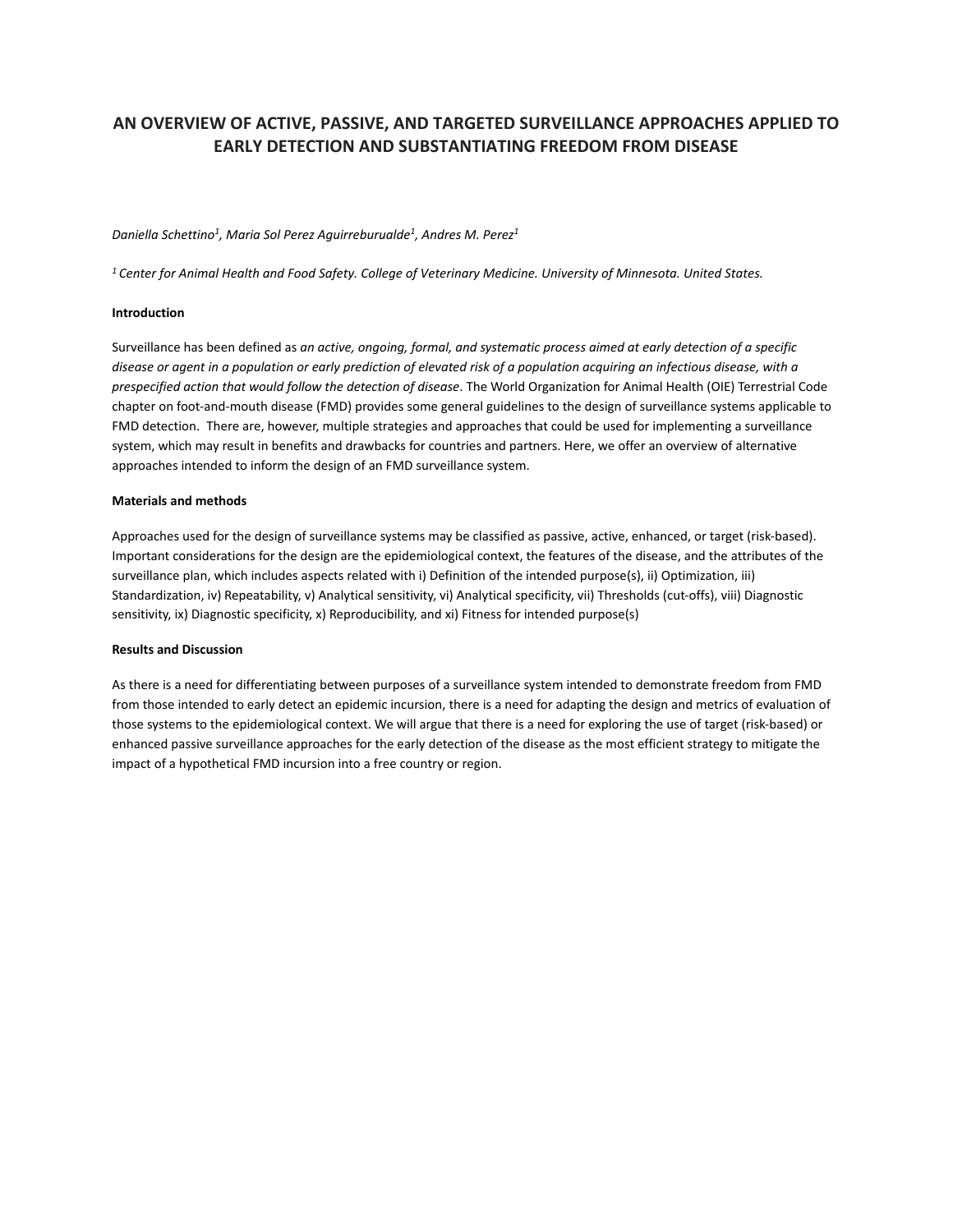## **EXAMPLES OF TARGETED SURVEILLANCE APPROACHES FOR FMD IN SOUTH AMERICA**

Manuel J Sanchez-Vazquez $^1$ , Daniel Magalhães Lima $^1$ , Diego Viali dos Santos $^2$ , Lia P Buzanovsky $^1$ , Joao M Nacif da Costa $^2$ , *Alejandro M Rivera<sup>1</sup> , Ronaldo Carneiro Teixeira<sup>2</sup> , Geraldo Marcos de Moraes<sup>2</sup>*

*<sup>1</sup> Pan American Center for Food-and-Mouth Disease and Veterinary Public Health, Communicable Diseases and Environmental Determinants of Health (CDE), Pan American Health Organization/ World Health Organization (PAHO/WHO), Duque de Caxias, Rio de Janeiro, Brazil.*

*<sup>2</sup>Departamento de Saúde Animal – DAS, Ministério da Agricultura, Pecuária e Abastecimento – MAPA, Brasília DF, Brazil.*

### **Introduction**

Risk-based surveillance needs to be accommodated to the epidemiological context. This approach is particularly useful for optimizing resources in populations where the risk of having undetected FMD is very low, as in FMD free areas with vaccination. This study is focused on zones under continuous comprehensive surveillance and where FMD has been not been detected for more over a decade. These zones were already OIE recognized as FMD free with vaccination and are in transition to obtain the FMD free without vaccination status. The objective of this study is to identify areas (municipalities) with greater risks of having FMD, to be the target of NSP surveys designed to detect the presence of FMDv transmission – so that its non-detection contributes to demonstrate absence.

#### **Materials and methods**

It is assumed that for these areas any potential presence of FMDv would be relatively recent, rather than due to a long-term undetected residual. Thus, to depict the risk, indicators associated with the probability of introduction and transmission were combined with indicators related to the vulnerability. Databases available, such as farm property registry, bovine movement records, and recent vaccination coverage, were sourced to inform the analyses with quantitative variables. A Hierarchical Clustering on Principal Components was computed on the chosen variables. In that way, mathematical clusters of municipalities were identified based on their similarities /discrepancies regarding the FMD risk indicators and its association was estimated through v-testing.

### **Results**

A discrimination for two different groups of municipalities was obtained, i.e. lower and higher risk. The former aggregates the clusters showing a negative association with the indicators of FMD risk transmission and introduction, and a positive association with the vaccination coverage (indicating less vulnerability). While the rest of municipalities were considered at relatively higher risk and were therefore proposed as the target of the survey.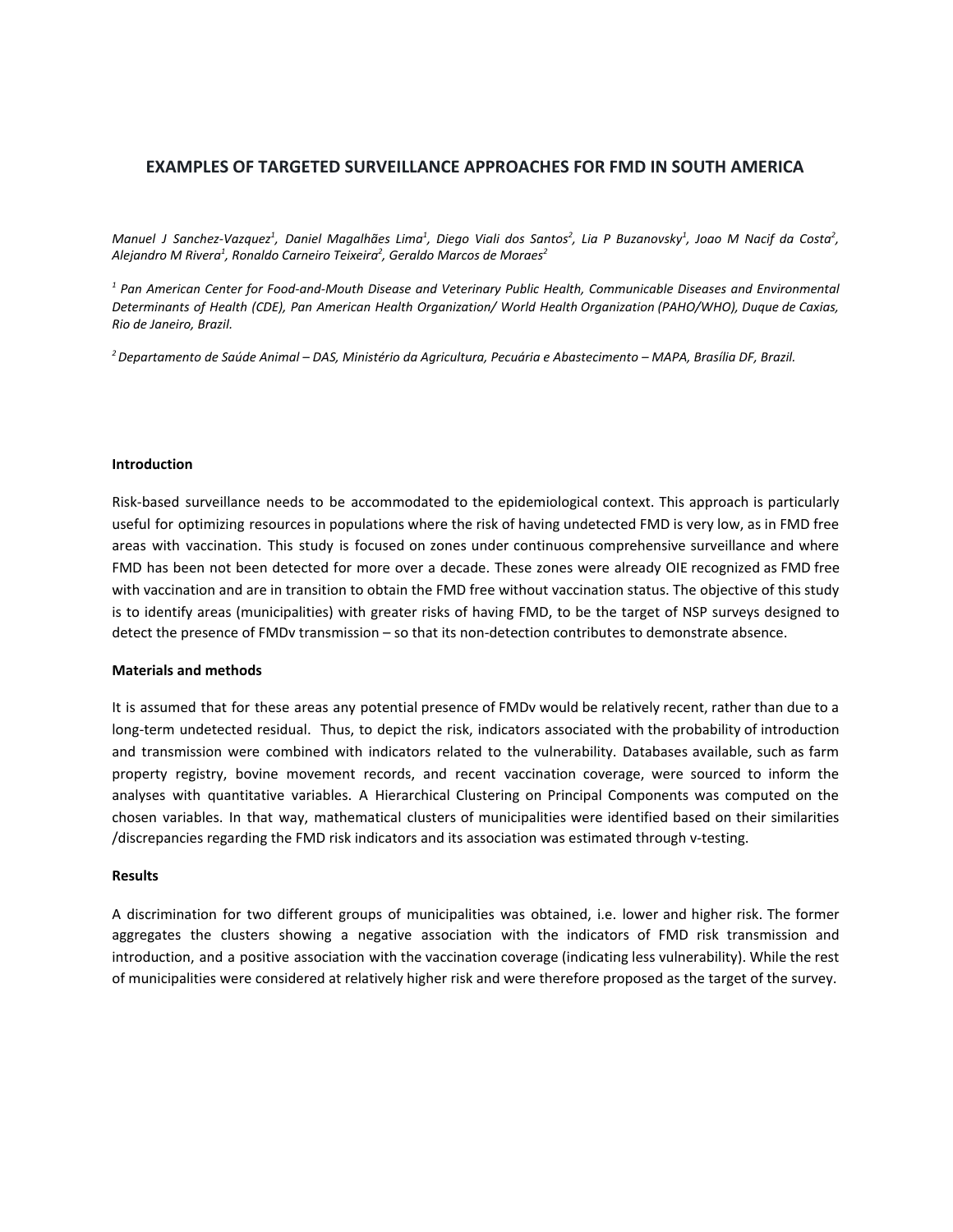# **VACCINE BANKS ARGENTINEAN EXPERIENCE AND ONGOING ACTIVITIES**

*Ana Inés Taffarel\*, Sabrina Galdo Novo, Sebastián Otero, Rodrigo Balzano, Ana María Nicola.*

*\*Dirección de Laboratorio Animal, DGLYCT, Servicio Nacional de Sanidad y Calidad Agroalimentaria, SENASA, Argentina.*

Vaccination is a fundamental tool in a strategy to control and eradicate major emerging diseases. Vaccine and diagnostic banks improve the feasibility of emergency vaccination by guaranteeing supplies if there is no immediate alternative.

In this sense, and after the experience of the use of the vaccine bank in a previous opportunity during the outbreaks of 2001, Argentina has maintained an antigen bank under controlled conditions since more than 20 years. These activities must be included in a legal framework that should be actualized according to the requirements that the epidemiologic situation demands.

Research on characterization of new circulating strains is of utmost importance: a battery of studies must be included before making a decision on whether to include or not new field strains in an antigen or vaccine bank. Future goals require improving and focusing on the study in risk analysis, genetic and antigenic characterization of new lineages and strains and research on animal and product movements as well as people globalization activities.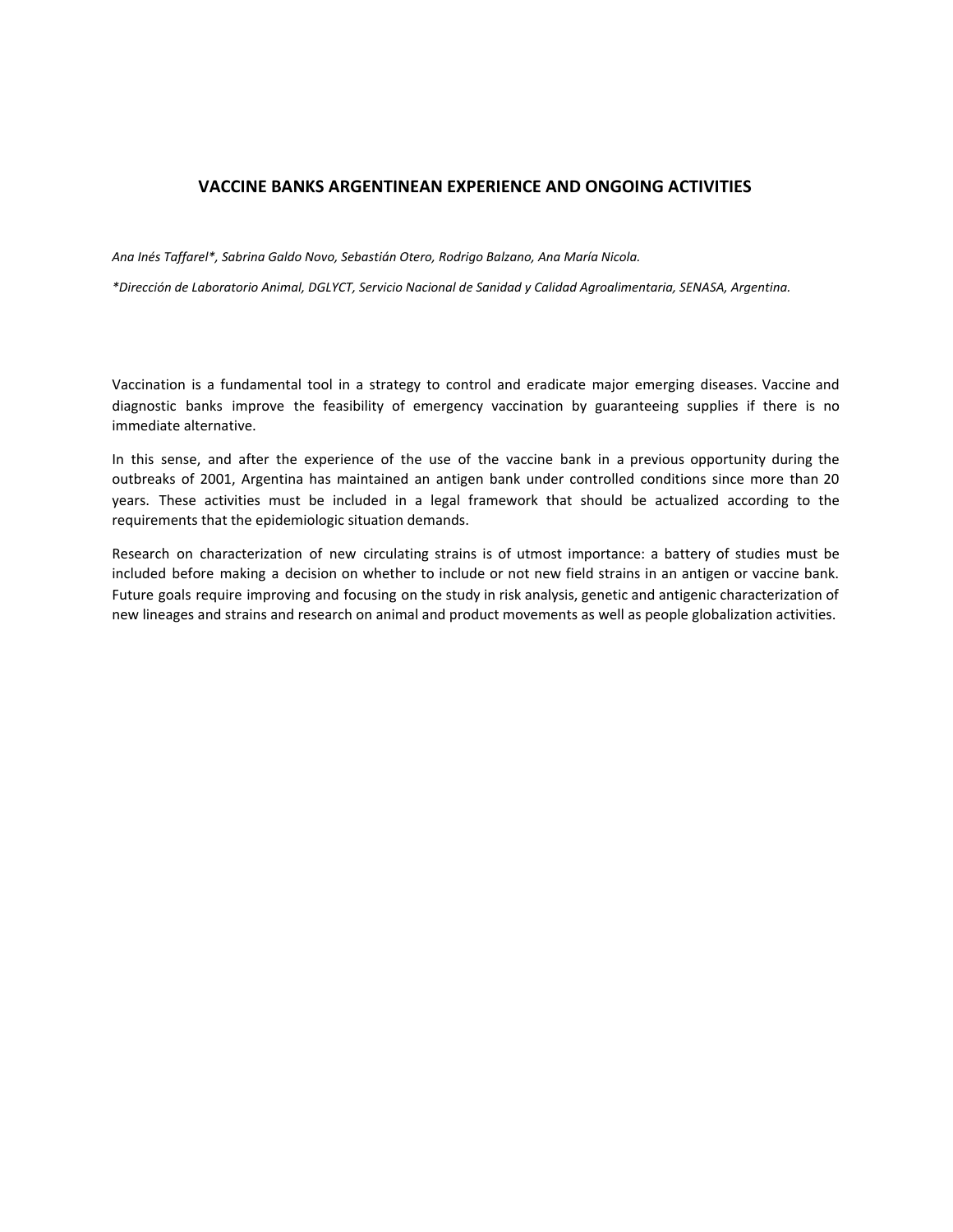# **REGIONAL FMDV – ANTIGEN AND VACCINE BANK – BANVACO**

### *Alejandro M. Rivera 1 , Ottorino Cosivi 1*

*<sup>1</sup> Pan American Center for Food-and-Mouth Disease and Veterinary Public Health, Pan American Health Organization/ World Health Organization (PAHO/WHO), Duque de Caxias, Rio de Janeiro, Brazil.*

### **Introduction**

All FMD-free countries, whether with or without vaccination, face a similar threat. The appearance of an outbreak of foot-and-mouth disease. Emergency vaccination is today a universally accepted measure in the control of outbreaks of foot-and-mouth disease. At the 12th COHEFA Meeting in 2012, a request to review the restrictions imposed on the management of strains of the foot-and-mouth disease virus exogenous to the region was made and that PANAFTOSA prepares a project for the creation of a regional antigen/vaccine bank that meets the strategic needs of the region. The BANVACO project (Vaccine Bank of COSALFA's countries) aims to develop and maintain a bank of antigens, which ensures the effective availability of vaccines for the primary containment of FMD emergencies.

### **Materials and methods**

The project was prepared with the assistance of specialists from the region and approved by the COSALFA countries. Its components are a Constitutive Agreement, a Technical Project and an estimated budget. The management of BANVACO was delegated to PAHO to ensure its status as a supranational entity and technical neutrality. BANVACO does not mean the creation of a new physical facility, but rather, its management will be at the headquarters of PANAFTOSA-PAHO/WHO, and the stock of antigens/vaccines acquired by member countries will be kept at the facilities of vaccine providers in the region through specific contracts and under the supervision of the Biological Risk Management and Biosecurity Commission of COSALFA.

### **Results**

BANVACO is understood as the union of its members who have decided to join forces around the central objective of the project and is awaiting the adhesion to the constitutive agreement of at least three member countries to start its activities.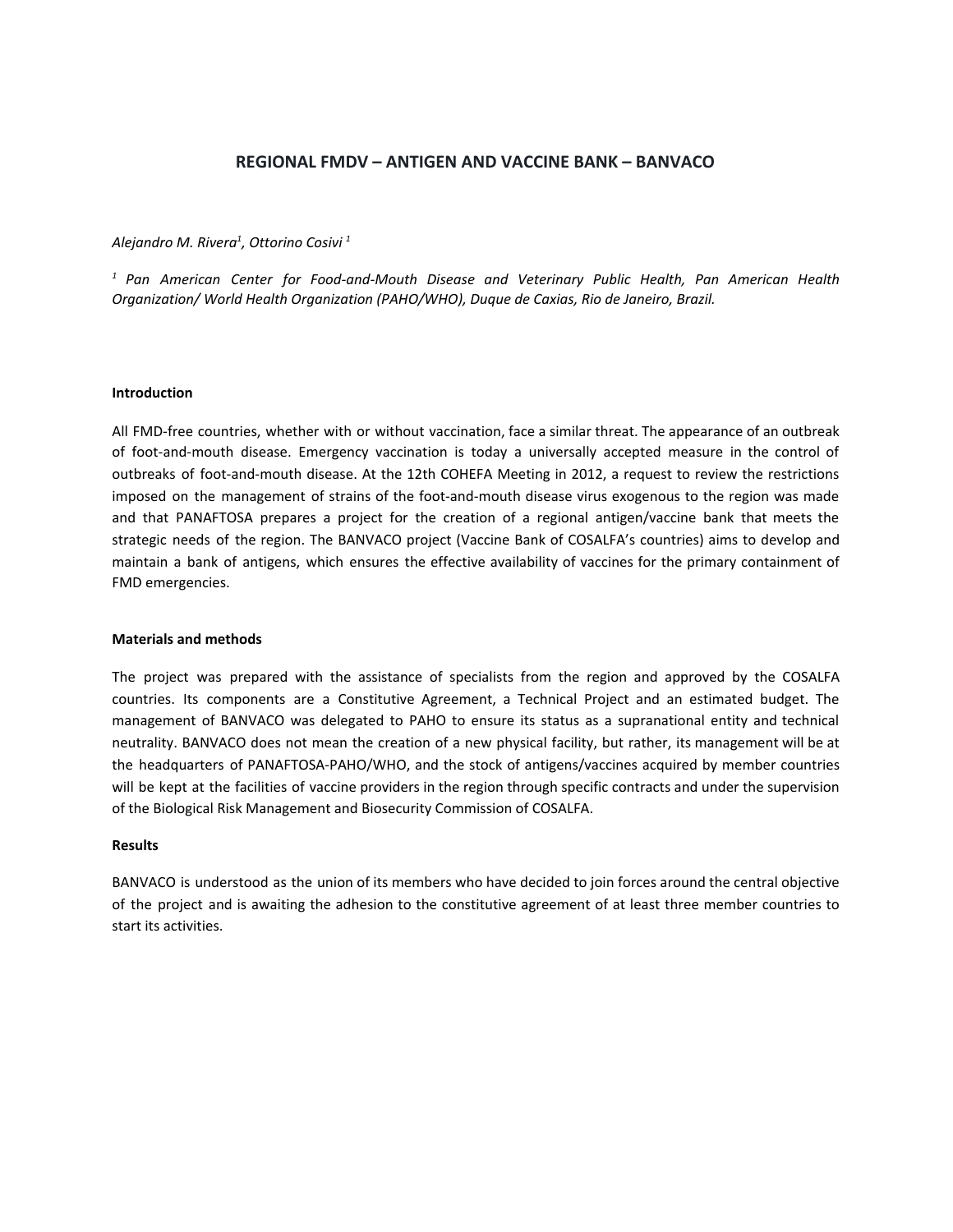# **USDA AND VACCINE BANKS Strategic Risk Mitigation for an FMD Introduction**

<sup>i</sup> J.L. Barnabei; <sup>i</sup> H. Duque; <sup>i</sup> K. Dodd

ⁱ Foreign Animal Disease Diagnostic Laboratory, National Veterinary Services Laboratories, USDA APHIS. Plum Island Animal Disease Center, Plum Island, NY, USA.

Foot and mouth disease (FMD) is a transboundary viral disease of cloven-hooved livestock known to cause serious production deficits with the potential to incur extreme acute and prolonged economic losses, particularly in countries and territories free of disease without the use of vaccination. A vital component of its FMD preparedness and risk mitigation, the United States Department of Agriculture (USDA) actively manages two strategic reserves of FMD vaccine antigen concentrate (VAC). The North American Foot and Mouth Disease Vaccine Bank (NAFMDVB), established in 1982, is a long-standing partnership between the United States (U.S.) and Canada. The National Animal Vaccine and Veterinary Countermeasures Bank (NAVVCB) is a new USDA initiative established through the 2018 Farm Bill; the NAVVCB is a U.S.-specific bank which will, in addition to FMD VAC, stockpile diagnostics and other countermeasures for a variety of high-consequence transboundary diseases. The banks, although independent entities, work collaboratively to acquire antigen via the tactical selection of strains, as recommended by their respective technical committees. Committee members are responsible for analyzing available data on the global FMD epidemiologic situation, peer-reviewed scientific literature, modeling and risk assessments, existing data from historical bank testing, while considering regional geopolitical status. In addition to vaccine requirements detailed in the OIE Terrestrial Manual, the U.S. adheres to stringent internal standards for quality, purity, safety, and potency of biologics, as specified by the USDA's Center for Veterinary Biologics (CVB). Such standards demand testing to admit and safeguard product inventory; simultaneously, they limit the pool of eligible FMD vaccine manufacturers, potentially reducing the number of strains and products available for stockpiling, while also lessening the bargaining power of these entities. The need for scientific collaboration is more critical than ever, and the NAFMDVB and the NAVVCB look to actively engage with the global FMD community.